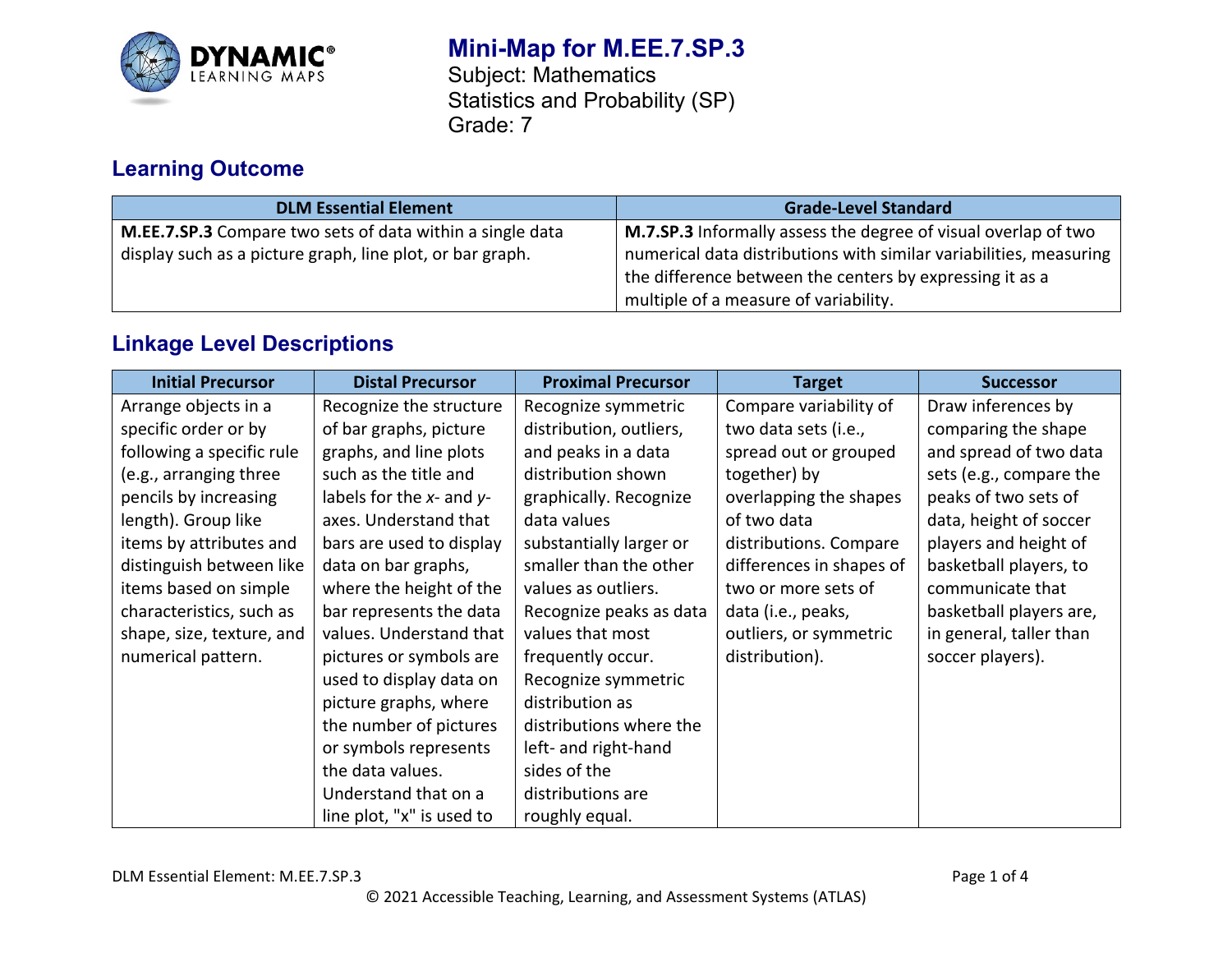| <b>Initial Precursor</b> | <b>Distal Precursor</b> | <b>Proximal Precursor</b> | <b>Target</b> | <b>Successor</b> |
|--------------------------|-------------------------|---------------------------|---------------|------------------|
|                          | represent the data      | Recognize whether a       |               |                  |
|                          | values.                 | set of scores is spread-  |               |                  |
|                          |                         | out or grouped together   |               |                  |
|                          |                         | (variability).            |               |                  |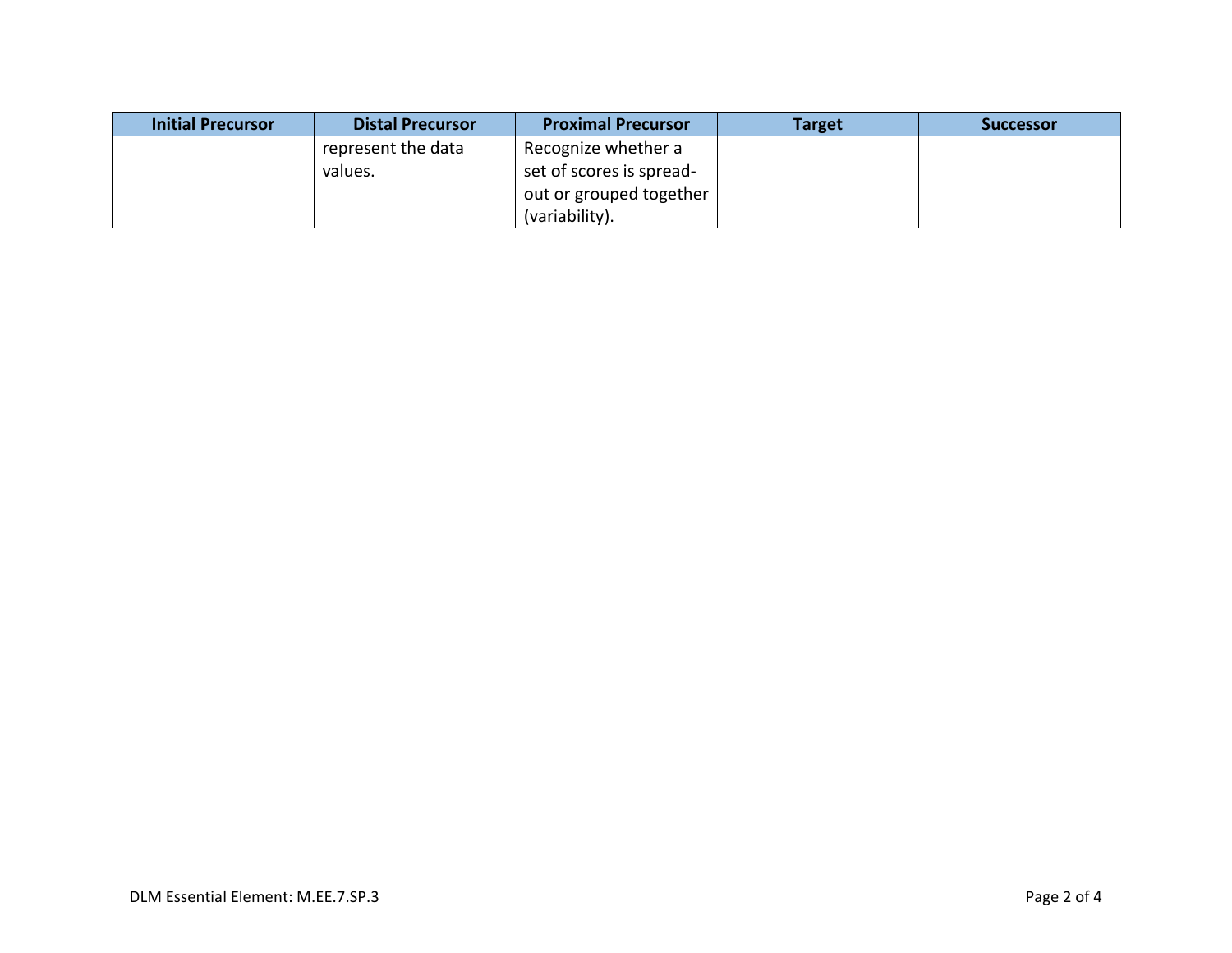## **Initial Precursor and Distal Precursor Linkage Level Relationships to the Target**

*How is the Initial Precursor related to the Target? How is the Distal Precursor related to the Target?* In order to compare data, students begin by learning to recognize what is the same and different between familiar items; color, shape, quantity (1-4), size, texture, and pattern. Educators should take care to use attribute words while defining and demonstrating their meaning. While students do not need to say these words, they do need to learn the meanings. Students will also begin to group two or more items in the same set based on an attribute (e.g., two tigers, bumpy balls and bumpy gravel, red spoons). As the students group two or more items, the educator will demonstrate the representation in a bar graph or line plot and encourage students to actively participate in its creation.

Students actively participate in the creation of graphs and line plots by placing representations, x's, or dots for each response to the research question.

### **Instructional Resources**

**Released Testlets** See the [Guide to Practice Activities and Released Testlets.](https://dynamiclearningmaps.org/sites/default/files/documents/Manuals_Blueprints/Guide_to_Practice_Activities_and_Released_Testlets.pdf) **Using Untested (UN) Nodes** See the document [Using Mini-Maps to Plan Instruction.](https://dynamiclearningmaps.org/sites/default/files/documents/Using_Mini_Maps_to_Plan_Instruction.pdf)